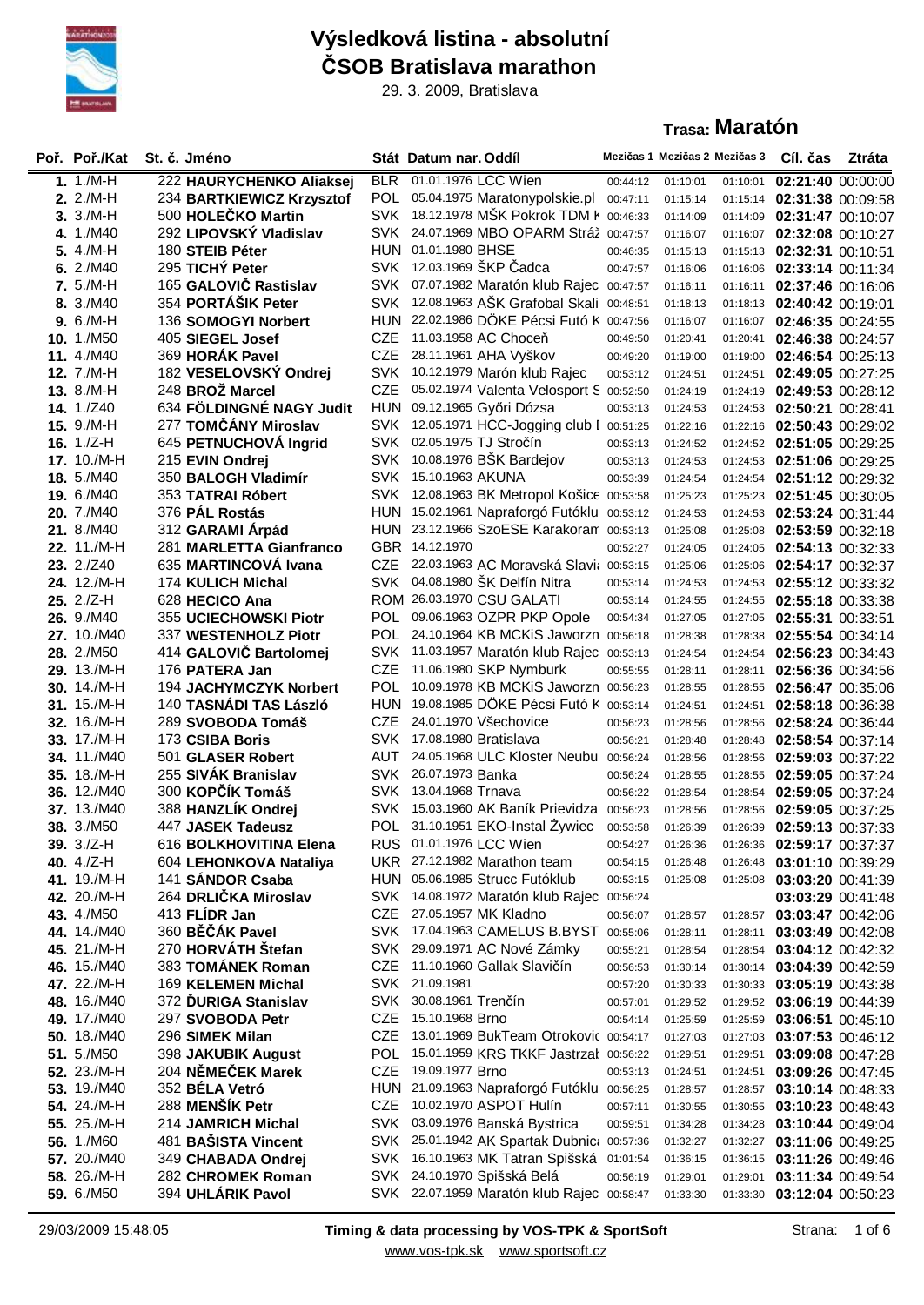| Poř. Poř./Kat       | St. č. Jméno             |            | Stát Datum nar. Oddíl                       |          | Mezičas 1 Mezičas 2 Mezičas 3 |          | Cíl. čas                   | Ztráta |
|---------------------|--------------------------|------------|---------------------------------------------|----------|-------------------------------|----------|----------------------------|--------|
| 60. $27/M-H$        | 129 SMITH Kyle           |            | GBR 26.03.1987                              | 01:01:03 | 01:36:12                      |          | 01:36:12 03:12:52 00:51:11 |        |
| 61. 7./M50          | 441 GERD Koal            |            | GER 08.10.1952 NLLB Cottbus                 | 01:01:06 | 01:36:17                      |          | 01:36:17 03:12:54 00:51:13 |        |
| 62. 21./M40         | 304 SÁRDY György         | HUN.       | 20.09.1967                                  | 01:01:07 | 01:36:16                      |          | 01:36:16 03:12:57 00:51:17 |        |
| 63. 2./M60          | 468 HORNÝ Jaroslav       | SVK        | 13.11.1947 BK Steel Košice                  | 01:00:34 | 01:36:01                      | 01:36:01 | 03:13:02 00:51:22          |        |
| 64. 28./M-H         | 484 MOLNAR Jozef         |            | SVK 25.12.1975 amater                       | 00:56:22 | 01:28:55                      |          | 01:28:55 03:13:08 00:51:28 |        |
| 65, 22./M40         | 310 NAGY David           |            | SVK 12.01.1967 Penati                       | 00:58:46 | 01:33:30                      |          | 01:33:30 03:13:09 00:51:29 |        |
| 66. 29./M-H         | 226 KAŇA František       |            | SVK 12.09.1975 Kezmarok                     | 00:58:55 | 01:33:02                      |          | 01:33:02 03:13:35 00:51:54 |        |
| 67. 8./M50          | 392 BALOŠÁK Vladimír     | <b>SVK</b> | 01.09.1959 ŠKP Čadca                        | 01:01:06 | 01:36:17                      |          | 01:36:17 03:13:47 00:52:06 |        |
| 68. 23./M40         | 366 ŠOREK Miroslav       | SVK        | 10.06.1962 Mestký úrad Handlc 01:01:06      |          | 01:36:12                      |          | 01:36:12 03:13:47 00:52:07 |        |
| 69. 24./M40         | 313 DEUTNER Richard      | AUT        | 23.08.1966                                  | 00:58:03 | 01:31:59                      |          | 01:31:59 03:14:57 00:53:16 |        |
| 70. 30./M-H         | 241 RIBIĆ Dean           |            | CRO 16.09.1974 AK Sljeme                    | 01:05:18 | 01:42:02                      |          | 01:42:02 03:15:15 00:53:35 |        |
| 71. 31./M-H         | 236 WOJTEK Lippa         | POL.       | 29.01.1975 LC Mosiadz                       | 01:04:18 | 01:40:35                      |          | 01:40:35 03:15:16 00:53:36 |        |
| <b>72.</b> 25./M40  | 488 DOČKAL Radek         | <b>CZE</b> | 12.04.1966                                  | 00:53:24 | 01:26:19                      | 01:26:19 | 03:16:04 00:54:23          |        |
| 73. 32./M-H         | 256 SAUER Jozef          | <b>SVK</b> | 06.07.1973 ŠPORTOVÝ KLUB                    | 00:58:22 | 01:32:40                      | 01:32:40 | 03:16:23 00:54:43          |        |
| <b>74. 26./M40</b>  | 389 CELINA Aleš          | <b>CZE</b> | 13.02.1968                                  | 00:55:20 | 01:28:55                      | 01:28:55 | 03:16:36 00:54:56          |        |
| 75. 27./M40         | 339 HORVATH Ján          | SVK        | 21.08.1964 Banka                            | 01:00:34 | 01:36:02                      |          | 01:36:02 03:17:02 00:55:22 |        |
| 76. 33./M-H         | 162 VOJTEK Peter         | <b>SVK</b> | 19.09.1982 TJ Borinka                       | 01:00:16 | 01:35:29                      | 01:35:29 | 03:17:16 00:55:36          |        |
| 77. 28./M40         | 323 MIKLIC Mirko bogomir | <b>SLO</b> | 11.08.1965                                  | 01:00:07 | 01:35:45                      |          | 01:35:45 03:17:59 00:56:18 |        |
| <b>78.</b> 9./M50   | 437 ZELENÍK Jozef        | <b>SVK</b> | 15.07.1953 SPERIAN Partizans 01:02:06       |          | 01:38:50                      |          | 01:38:50 03:18:02 00:56:21 |        |
| <b>79.</b> 10./M50  | 416 GÓRSKI Marian        | POL        | 29.01.1957 KRS TKKF Jastrzał 01:01:10       |          | 01:37:13                      |          | 01:37:13 03:18:17 00:56:36 |        |
| 80, 29./M40         | 344 IVANIČ Karol         | SVK        | 08.04.1964 Zvolen                           | 01:03:26 | 01:40:21                      | 01:40:21 | 03:18:23 00:56:42          |        |
| 81. 11./M50         | 438 CHEBEŇ František     |            | SVK 14.07.1953 Bratislava                   | 01:02:06 | 01:38:51                      |          | 01:38:51 03:18:44 00:57:03 |        |
| 82. 5./Z-H          | 617 SZUNYOG Erika        |            | HUN 30.12.1974 GEAC                         | 01:03:22 | 01:40:11                      |          | 01:40:11 03:20:10 00:58:29 |        |
| 83. 30./M40         | 386 HRIVNAK Ján          | SVK        | 05.09.1960 AK Baník Prievidza               | 00:58:39 | 01:32:33                      |          | 01:32:33 03:20:11 00:58:30 |        |
| 84. 12./M50         | 403 BLAŽEK Pavol         | SVK        | 09.07.1958 Dukla Banská Bystr 00:59:51      |          | 01:34:28                      |          | 01:34:28 03:20:16 00:58:35 |        |
| 85. 31./M40         | 387 PRÖLL Reimar         | AUT        | 24.07.1960 SOL4run                          | 01:03:50 | 01:39:52                      |          | 01:39:52 03:20:18 00:58:38 |        |
| 86. 6./Z-H          | 612 GIDAK Petra          |            | CRO 14.02.1980 SD Stubica                   | 01:05:18 | 01:42:01                      |          | 01:42:01 03:21:20 00:59:39 |        |
| 87. 34./M-H         | 276 KELEMEN Attila       | <b>HUN</b> | 18.05.1971 Strucc Futóklub                  | 01:03:24 | 01:40:35                      |          | 01:40:35 03:22:29 01:00:49 |        |
| 88, 32./M40         | 308 STOPKA Vladimír      | SVK        | 08.02.1967 Jogging Dubnica n/               | 01:03:20 | 01:39:50                      |          | 01:39:50 03:22:32 01:00:51 |        |
| 89. 33./M40         | 290 TONGEL Petr          | CZE        | 31.12.1969 Valaššké Meziříčí                | 01:01:09 | 01:37:21                      | 01:37:21 | 03:22:45 01:01:04          |        |
| 90. 34./M40         | 318 CELUCH Milan         | <b>CZE</b> | 07.03.1966 Slavia Havířov                   | 01:03:22 | 01:40:30                      | 01:40:30 | 03:22:49 01:01:09          |        |
| 91. 35./M-H         | 263 PLEVÁK Milan         | SVK.       | 26.11.1972 BK Lysá pod Makyt                | 00:56:23 | 01:28:55                      | 01:28:55 | 03:23:00 01:01:20          |        |
| 92. 35./M40         | 336 KREJČÍ Bronislav     | <b>CZE</b> | 20.12.1964 Prdlavka SSSR                    | 00:59:10 | 01:34:42                      |          | 01:34:42 03:23:05 01:01:24 |        |
| 93. 36./M-H         | 261 HORNÝ Pavel          | <b>CZE</b> | 15.03.1973 SK Přerov                        | 01:06:36 | 01:45:47                      |          | 01:45:47 03:23:06 01:01:26 |        |
| 94. 37./M-H         | 283 DIRKES Martin        |            | GER 13.10.1970 HYPO Alpe Adria G 01:03:27   |          | 01:41:04                      | 01:41:04 | 03:23:31 01:01:51          |        |
| 95. 38./M-H         | 233 OŽVOLD Július        | SVK        | 23.04.1975                                  | 01:04:31 | 01:41:17                      | 01:41:17 | 03:24:19 01:02:39          |        |
| 96. 13./M50         | 419 FLAT?Y Svein         |            | NOR 24.10.1956 Team Reiertsen               | 01:03:11 | 01:39:53                      | 01:39:53 | 03:24:37 01:02:56          |        |
| 97. 39./M-H         | 230 FIALKA Ladislav      |            | CZE 27.05.1975 Velo Fox Bystřice            | 00:58:22 | 01:32:57                      |          | 01:32:57 03:24:55 01:03:14 |        |
| <b>98.</b> 14./M50  | 408 HATTEN Kurt          |            | NOR 26.10.1957 Team Reiertsen               | 01:01:06 | 01:36:31                      |          | 01:36:31 03:25:14 01:03:33 |        |
| 99. 40./M-H         | 227 SPIŠIAK Robert       |            | SVK 05.09.1975 GRE NAT Košice               | 01:03:37 | 01:40:39                      |          | 01:40:39 03:25:21 01:03:40 |        |
| 100. $3./Z40$       | 636 BALOŠÁKOVÁ Anna      |            | SVK 17.03.1961 ŠKP-Čadca                    | 01:01:09 | 01:37:22                      |          | 01:37:22 03:25:32 01:03:52 |        |
| 101. 41./M-H        | 225 RAFAŁ Michalski      |            | POL 09.10.1975 KB MCKiS Jaworzn 01:02:15    |          | 01:39:31                      |          | 01:39:31 03:25:53 01:04:13 |        |
| 102. 42./M-H        | 285 CHMIELEWSKI Robert   |            | POL 22.03.1970 KB MCKiS Jaworzn 01:04:12    |          | 01:42:08                      |          | 01:42:08 03:26:09 01:04:28 |        |
| 103. 36./M40        | 317 GRZEGORZ Gebski      |            | POL 04.04.1966 KB MCKIS Jaworzn 01:05:15    |          | 01:43:33                      |          | 01:43:33 03:26:30 01:04:50 |        |
| 104, $43./M$ -H     | 238 MRÁZ René            |            | SVK 04.12.1974 Prakovce                     | 01:05:56 | 01:43:56                      |          | 01:43:56 03:26:44 01:05:04 |        |
| 105. $44./M$ -H     | 178 LILES Ben            |            | GBR 16.02.1980                              | 01:04:56 | 01:41:20                      |          | 01:41:20 03:26:50 01:05:10 |        |
| 106, $45./M$ -H     | 191 COOMBER Darren       |            | GBR 21.11.1978                              | 01:04:56 | 01:41:19                      |          | 01:41:19 03:26:50 01:05:10 |        |
| 107. 46./M-H        | 246 GLESK Slavomír       |            | SVK 15.04.1974 UCSG                         | 01:02:07 | 01:38:49                      |          | 01:38:49 03:26:54 01:05:13 |        |
| 108. 47./M-H        | 177 ŠTĚPÁNEK Michal      |            | CZE 13.04.1980 Traged Team Jihla\ 01:03:23  |          | 01:40:40                      |          | 01:40:40 03:27:07 01:05:26 |        |
| 109. 48./M-H        | 142 SZÉKELY Ondrej       |            | SVK 22.04.1985                              | 01:05:41 | 01:43:54                      |          | 01:43:54 03:27:21 01:05:40 |        |
| 110. 37./M40        | 307 PAUFLER Ralf         |            | GER 10.02.1967 Lauftreff Wiesbader 01:06:14 |          | 01:44:42                      |          | 01:44:42 03:27:26 01:05:45 |        |
| 111. 38./M40        | 311 FAZEKAS Ján          |            | SVK 01.01.1967 SK Tvrdošovce                | 01:05:26 | 01:42:08                      |          | 01:42:08 03:27:29 01:05:48 |        |
| 112. $7./Z-H$       | 601 PASEVOVA Lucie       |            | CZE 06.08.1991 TJ Slavie Chomutov 01:01:29  |          | 01:39:20                      |          | 01:39:20 03:27:34 01:05:53 |        |
| <b>113.</b> 8./Z-H  | 620 GRÜNWALD Larissa     | AUT        | 08.05.1974 ULC Klosterneubur( 01:05:30      |          | 01:43:50                      |          | 01:43:50 03:27:37 01:05:56 |        |
| <b>114, 15./M50</b> | 391 BUC Peter            | <b>SVK</b> | 09.09.1959 BK Steel Košice                  | 01:05:39 |                               |          | 03:27:37 01:05:57          |        |
| 115. 16./M50        | 456 HALUZA Marian        | SVK        | 31.10.1950 AMK Nové Zámky                   | 01:05:39 | 01:43:55                      |          | 01:43:55 03:27:37 01:05:57 |        |
| 116. 39./M40        | 330 PASEV Petr           |            | CZE 27.04.1965 TJ Slavie Chomuto 01:01:29   |          | 01:39:20                      |          | 01:39:20 03:27:38 01:05:58 |        |
| 117. 40./M40        | 380 ČULEN Ivan           |            | SVK 27.12.1960 ASK GRAFOBAL S 01:06:19      |          | 01:45:33                      |          | 01:45:33 03:27:39 01:05:59 |        |
| <b>118.</b> 3./M60  | 480 HAZUCHA Ján          |            | SVK 03.07.1943 Statika Zvolen               | 01:05:39 | 01:43:54                      |          | 01:43:54 03:27:44 01:06:04 |        |
| 119. 41./M40        | 326 ZSELYI Zoltán        |            | SVK 16.07.1965 Marathon Klub Zitn 01:05:19  |          | 01:42:11                      |          | 01:42:11 03:27:46 01:06:06 |        |
| 120. 42./M40        | 373 HRCEK Petr           |            | CZE 04.06.1961                              | 01:03:42 | 01:41:06                      |          | 01:41:06 03:27:50 01:06:10 |        |
| <b>121.</b> 43./M40 | 324 SELUCKÝ Jiří         |            | CZE 03.08.1965                              | 01:04:56 | 01:43:58                      |          | 01:43:58 03:27:57 01:06:17 |        |
| 122, 49./M-H        | 205 DRAHOŠ Jozef         |            | SVK 02.08.1977                              | 01:05:39 | 01:43:54                      |          | 01:43:54 03:28:03 01:06:23 |        |
| 123. 44./M40        | 341 GAŠPAROVIČ Milan     |            | SVK 24.07.1964 Trenčín                      | 00:58:46 | 01:33:44                      |          | 01:33:44 03:28:04 01:06:24 |        |
| 124. 17./M50        | 459 POLC Stefan          |            | SVK 14.01.1950 OŠK Dobrá Niva               | 01:00:24 | 01:38:40                      |          | 01:38:40 03:28:10 01:06:30 |        |
| 125. 50./M-H        | 286 ROTH Sebastian       |            | GER 06.03.1970 Bischofswiesen               | 01:01:40 | 01:37:36                      |          | 01:37:36 03:28:21 01:06:41 |        |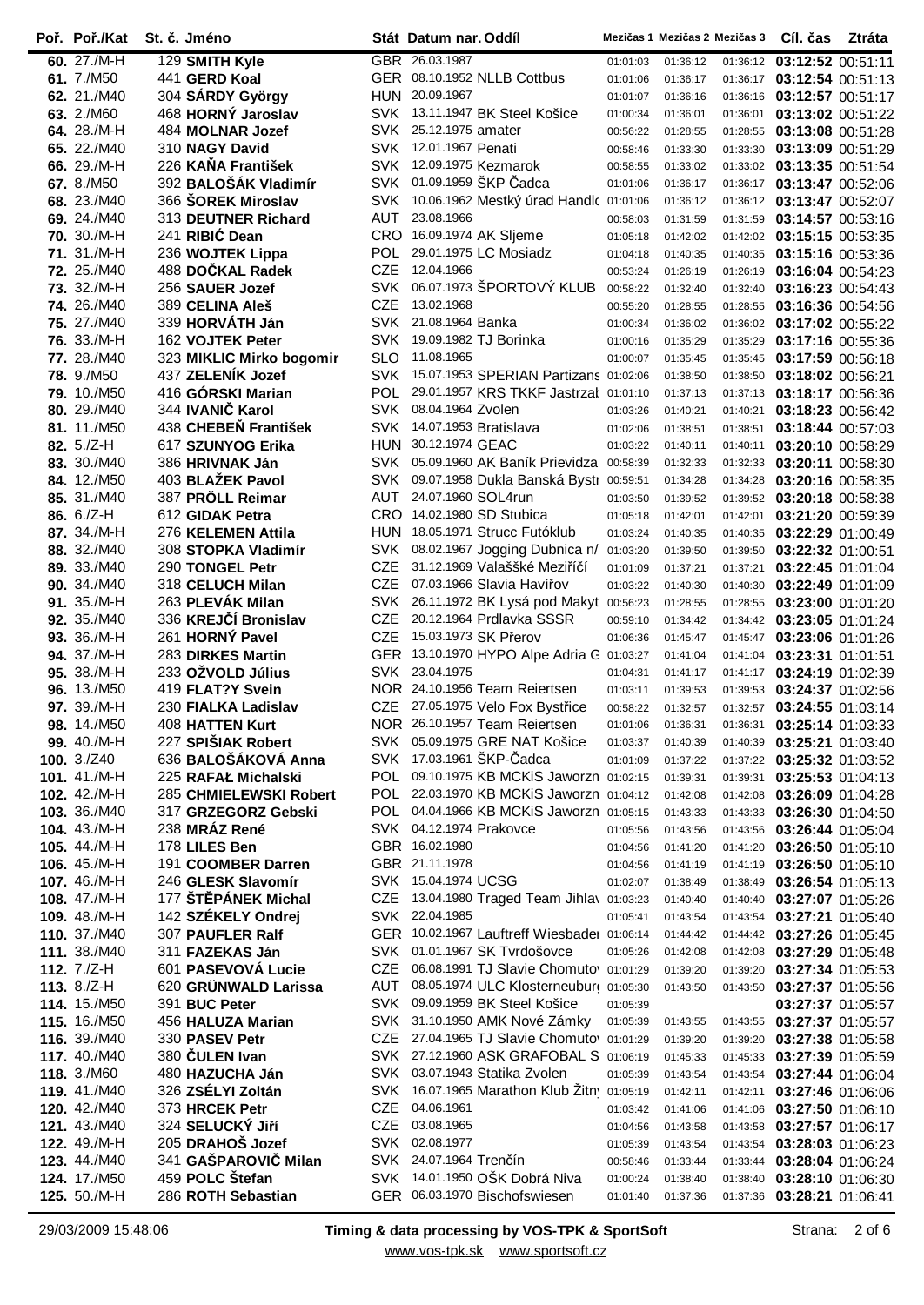| Poř. Poř./Kat       | St. č. Jméno               |            | Stát Datum nar. Oddíl  |                                              |          | Mezičas 1 Mezičas 2 Mezičas 3 |          | Cíl. čas                   | Ztráta |
|---------------------|----------------------------|------------|------------------------|----------------------------------------------|----------|-------------------------------|----------|----------------------------|--------|
| 126. 51./M-H        | 207 SCHWARZ Jozef          | <b>SVK</b> |                        | 14.04.1977 Petržalka - Lamač                 | 00:57:51 | 01:32:38                      | 01:32:38 | 03:28:42 01:07:02          |        |
| 127. 9./Z-H         | 608 DUDKOVA Iva            | <b>CZE</b> | 31.07.1981             |                                              | 01:05:20 | 01:43:34                      | 01:43:34 | 03:28:55 01:07:14          |        |
| 128. 52./M-H        | 257 MILOVNÍK Pranjal       | SVK        |                        | 25.04.1973 Sri Chinmoy Marath 01:05:15       |          | 01:43:50                      | 01:43:50 | 03:28:58 01:07:18          |        |
| 129. 45./M40        | 377 ACHLEITNER Günter      | AUT        | 11.02.1961 SOL4run     |                                              | 01:02:36 | 01:39:26                      | 01:39:26 | 03:29:24 01:07:44          |        |
| 130. 18./M50        | 423 MILLNER Norbert        | <b>AUT</b> | 18.06.1956             |                                              | 01:05:40 | 01:43:55                      | 01:43:55 | 03:30:21 01:08:41          |        |
| 131. 19./M50        | 448 VOLEK L'udovít         | SVK        |                        | 25.08.1951 BBS Bratislava                    | 01:03:27 | 01:41:05                      | 01:41:05 | 03:30:24 01:08:44          |        |
| <b>132.</b> 1./Z50  | 640 KRCHÁKOVÁ Alena        | <b>CZE</b> |                        | 10.12.1957 AC Moravská Slavi: 01:04:52       |          | 01:42:50                      | 01:42:50 | 03:30:41 01:09:00          |        |
| 133. 53./M-H        | 247 NEJEDLÝ Petr           | <b>CZE</b> | 04.03.1974             |                                              | 01:02:54 | 01:40:29                      | 01:40:29 | 03:31:12 01:09:31          |        |
| 134. 20./M50        | 449 ŠEVČÍK Štefan          |            |                        | SVK 06.08.1951 ŠKP Prievidza                 | 01:02:06 | 01:38:56                      | 01:38:56 | 03:31:57 01:10:17          |        |
| 135. 46./M40        | 325 KELE Gejza             | <b>SVK</b> |                        | 17.07.1965 Intergas-nábytok Ko 01:07:02      |          | 01:45:29                      | 01:45:29 | 03:33:02 01:11:22          |        |
| <b>136.</b> 4./Z40  | 637 DÓŠOVÁ Darina          | <b>SVK</b> | 20.07.1960             |                                              | 01:05:40 | 01:43:55                      | 01:43:55 | 03:33:24 01:11:44          |        |
| 137. 4./M60         | 463 OBORNÝ Josef           |            |                        | SVK 18.03.1949 Slavia Univerzita Ko 01:08:13 |          | 01:47:28                      | 01:47:28 | 03:33:25 01:11:44          |        |
| 138. 54./M-H        | 195 HODOSSY Péter          | SVK        | 06.06.1978 Ohrady      |                                              | 01:02:07 | 01:38:49                      | 01:38:49 | 03:34:12 01:12:31          |        |
| 139. 47./M40        | 496 PAFFKO Roman           |            | SVK 18.10.1967         |                                              | 01:02:08 | 01:40:53                      | 01:40:53 | 03:34:17 01:12:36          |        |
| 140. 21./M50        | 396 KOBELA Stanislav       | SVK        | 28.03.1959             |                                              | 01:05:32 | 01:43:56                      | 01:43:56 | 03:34:31 01:12:50          |        |
| 141. 55./M-H        | 265 KRANITZ Attila         |            |                        | HUN 29.07.1972 Stucc Futóklub                | 01:01:07 | 01:36:31                      | 01:36:31 | 03:34:57 01:13:17          |        |
| 142. 56./M-H        | 278 FONFER Viktor          | <b>SVK</b> |                        | 24.03.1971 ŠK-Tvrdošin                       | 01:05:38 | 01:43:57                      | 01:43:57 | 03:35:14 01:13:33          |        |
| 143. 22./M50        | 420 JUREK Stanisław        | <b>POL</b> |                        | 04.08.1956 KRS TKKF Jastrzał                 | 01:04:34 | 01:42:56                      | 01:42:56 | 03:35:14 01:13:33          |        |
| 144. 23./M50        | 393 GRZEGOREK Jerzy        | POL        |                        | 12.08.1959 TSS Trzebnica                     | 01:08:12 | 01:47:30                      | 01:47:30 | 03:35:46 01:14:06          |        |
| 145. 24./M50        | 421 GROMUS Petr            | <b>CZE</b> |                        | 23.07.1956 AK Olomouc                        | 01:03:22 | 01:40:42                      |          | 01:40:42 03:35:48 01:14:08 |        |
| <b>146.</b> 25./M50 | <b>432 REIERTSEN Arvid</b> |            |                        | NOR 06.10.1954 Team Reiertsen                | 01:05:45 | 01:44:24                      | 01:44:24 | 03:36:06 01:14:26          |        |
| 147. 57./M-H        | 171 KALIVODA Tomáš         | CZE.       |                        | 25.10.1980 Mariánské Lázně                   | 00:58:54 | 01:34:18                      | 01:34:18 | 03:36:10 01:14:29          |        |
| 148.48./M40         | 321 GOTTHARD Ewald         | AUT        |                        | 01.01.1966 HSV Güssing                       | 01:10:42 | 01:51:25                      | 01:51:25 | 03:36:15 01:14:34          |        |
| 149, 49./M40        | 346 PEISCHL Otto           | AUT        |                        | 01.01.1964 HSV Güssing                       | 01:10:42 | 01:51:25                      | 01:51:25 | 03:36:15 01:14:34          |        |
| 150. $58./M-H$      | 127 STROBL Daniel          | <b>AUT</b> |                        | 01.01.1989 HSV Güssing                       | 01:10:41 | 01:51:24                      | 01:51:24 | 03:36:15 01:14:35          |        |
| 151. 59./M-H        | 128 BIBZA Martin           | <b>SVK</b> |                        | 26.12.1988 116 KHŠ Karpaty                   | 01:02:09 | 01:39:23                      | 01:39:23 | 03:36:48 01:15:08          |        |
| 152. 26./M50        | 395 PUCHOLT Jiri           | <b>CZE</b> |                        | 26.06.1959 TJ Sokol Unhost                   | 01:01:06 | 01:36:59                      | 01:36:59 | 03:37:03 01:15:22          |        |
| 153. 27./M50        | 427 SITEK Dušan            |            |                        | SVK 19.07.1955 BBS Bratislava                | 01:01:05 | 01:36:11                      | 01:36:11 | 03:37:30 01:15:50          |        |
| 154. 50./M40        | 348 BENČA Peter            |            |                        | SVK 31.10.1963 T.O. Pohoda Bratis 01:05:39   |          | 01:43:40                      | 01:43:40 | 03:37:48 01:16:07          |        |
| 155. 60./M-H        | 253 BELÁK Peter            |            | SVK 23.10.1973         |                                              | 01:01:08 | 01:37:00                      | 01:37:00 | 03:38:03 01:16:22          |        |
| 156. 51./M40        | 302 JAGELKA Jozef          | SVK        |                        | 02.11.1967 Zubrohlava                        | 01:00:06 | 01:37:14                      | 01:37:14 | 03:39:10 01:17:29          |        |
| 157. 52./M40        | 293 CISÁR Miroslav         | SVK        | 23.04.1969             |                                              | 01:05:40 | 01:43:56                      | 01:43:56 | 03:39:33 01:17:53          |        |
| 158. 61./M-H        | 487 ORTH Martin            | SVK        | 23.11.1976 Malacky     |                                              | 01:02:37 | 01:40:09                      | 01:40:09 | 03:39:37 01:17:57          |        |
| 159. 62./M-H        | 138 OROŠ Adrián            | <b>SVK</b> |                        | 20.01.1986 AK Inter Slovnaft BI 01:02:06     |          | 01:40:05                      | 01:40:05 | 03:39:42 01:18:02          |        |
| 160. 53./M40        | 381 KIESSLER Klaus         | AUT        | 27.11.1960 SOL4run     |                                              | 01:04:50 | 01:43:47                      | 01:43:47 | 03:39:43 01:18:03          |        |
| 161. 28./M50        | 446 KARAK Štefan           | SVK        |                        | 05.11.1951 Slovenské elektrárn 01:04:53      |          | 01:43:45                      | 01:43:45 | 03:39:54 01:18:13          |        |
| 162. 10./Z-H        | 611 PETRÓCKI Szilvia       | HUN        |                        | 20.03.1980 Tájfutó Cub - Hmvh 01:06:32       |          | 01:45:56                      | 01:45:56 | 03:40:45 01:19:05          |        |
| 163. 63./M-H        | 273 SZABÓ Gábor            |            | HUN 07.08.1971         |                                              | 01:09:26 | 01:49:38                      | 01:49:38 | 03:41:01 01:19:20          |        |
| 164. 64./M-H        | 287 SZABO David            |            |                        | CZE 14.02.1970 SK Nové Zámky                 | 01:08:33 | 01:49:56                      | 01:49:56 | 03:41:17 01:19:37          |        |
| 165. 65./M-H        | 279 FLÖGEL Stefan          |            | GER 10.03.1971         |                                              | 01:10:33 | 01:50:09                      |          | 01:50:09 03:41:31 01:19:51 |        |
| 166. 54./M40        | 329 JANOS Barcza           |            | HUN 29.04.1965 ---     |                                              | 01:02:29 | 01:40:47                      |          | 01:40:47 03:41:34 01:19:54 |        |
| 167. 66./M-H        | 242 NAZIEMIEC Leszek       |            |                        | POL 11.09.1974 slimak-bytkow                 | 01:05:26 | 01:44:28                      |          | 01:44:28 03:42:32 01:20:52 |        |
| 168. 29./M50        | 443 OKRUHLICA L'ubomír     |            |                        | SVK 01.06.1952 CPLDZ Bratislava              | 01:06:03 | 01:46:41                      | 01:46:41 | 03:42:42 01:21:02          |        |
| 169. 67./M-H        | 229 EIGNER Gerhard         |            |                        | AUT 29.05.1975 Eigner Express                | 01:05:43 | 01:43:55                      |          | 01:43:55 03:42:57 01:21:17 |        |
| 170. 68./M-H        | 280 NOVOMESKY Richard      |            | USA 31.01.1971         |                                              | 01:05:57 | 01:44:39                      | 01:44:39 | 03:43:02 01:21:21          |        |
| <b>171.</b> 55./M40 | 342 TAJASVUO Antti         | <b>FIN</b> |                        | 24.07.1964 Elisa Sport                       | 01:12:52 | 01:53:08                      | 01:53:08 | 03:43:03 01:21:23          |        |
| 172. 69./M-H        | 133 VÁCLAVÍK JIří          | <b>CZE</b> |                        | 25.06.1986 Dobříš ČR                         | 01:08:48 | 01:49:56                      | 01:49:56 | 03:43:16 01:21:36          |        |
| 173. 70./M-H        | 196 KOVALČÍK Martin        |            |                        | SVK 23.05.1978 MRZAK TEAM - Pie 01:08:29     |          | 01:48:37                      |          | 01:48:37 03:43:18 01:21:38 |        |
| <b>174.</b> 56./M40 | 333 ŠTENDA Rastislav       |            |                        | SVK 20.02.1965 Wagon Slovakia                | 01:08:17 | 01:48:59                      | 01:48:59 | 03:43:30 01:21:50          |        |
| <b>175.</b> 30./M50 | 415 SEMANKO František      |            |                        | SVK 30.01.1957 BK Steel Košice               | 01:10:32 | 01:52:01                      | 01:52:01 | 03:43:32 01:21:51          |        |
| <b>176.</b> 5./M60  | 470 HLAVSA František       |            |                        | CZE 19.06.1947 Pohořelice                    | 01:09:14 | 01:50:04                      |          | 01:50:04 03:43:37 01:21:56 |        |
| 177. 71./M-H        | 498 BREZNEN Igor           |            |                        | SVK 05.10.1975 BK Stel Košice                | 01:05:40 | 01:44:37                      |          | 01:44:37 03:43:46 01:22:05 |        |
| <b>178. 6./M60</b>  | 471 SPEJBL Vojtech kabela  |            | CZE 14.05.1947         |                                              | 01:05:39 | 01:43:56                      | 01:43:56 | 03:43:56 01:22:16          |        |
| 179. 7./M60         | 462 GÖRAN Lennström        |            |                        | SWE 03.05.1949 Hultsfreds LK                 | 01:09:53 | 01:50:59                      | 01:50:59 | 03:43:57 01:22:17          |        |
| 180. $5./Z40$       | 644 STOLIČNÁ Zuzana        |            | SVK 22.11.1968 REDE BA |                                              | 01:07:14 | 01:47:38                      | 01:47:38 | 03:43:59 01:22:18          |        |
| 181. 57./M40        | 497 STOLIČNÝ Martin        |            | SVK 22.08.1969 REDE BA |                                              | 01:07:14 | 01:47:37                      |          | 01:47:37 03:43:59 01:22:18 |        |
| 182. 58./M40        | 375 HRMO L'ubomír          |            |                        | SVK 25.02.1961 Banská Bystrica               | 01:10:35 | 01:51:55                      | 01:51:55 | 03:44:07 01:22:26          |        |
| <b>183.</b> 59./M40 | 378 MECELE Jozef           |            |                        | SVK 03.02.1961 Slovalco Ziar n/Hr.           | 01:10:35 | 01:51:56                      | 01:51:56 | 03:44:07 01:22:27          |        |
| <b>184.</b> 8./M60  | 464 S?BDAL Sverre          |            |                        | NOR 24.01.1949 Team Reiertsen                | 01:05:45 | 01:44:37                      |          | 01:44:37 03:44:57 01:23:17 |        |
| <b>185. 60./M40</b> | 379 KLANEČEK Alojz         |            |                        | SLO 14.01.1961 Maratonec d.o.o.              | 01:04:04 | 01:42:47                      |          | 01:42:47 03:45:07 01:23:27 |        |
| 186. 72./M-H        | 192 GALAJDA Dušan          |            | SVK 16.11.1978         |                                              | 01:09:18 | 01:49:37                      |          | 01:49:37 03:45:11 01:23:31 |        |
| <b>187.</b> 11./Z-H | 613 KOVÁŘOVÁ Marcela       |            | SVK 19.08.1979         |                                              | 01:10:35 | 01:51:56                      | 01:51:56 | 03:45:13 01:23:32          |        |
| 188. 31./M50        | 457 KRÁĽ Štefan            |            |                        | SVK 10.08.1950 Jogging Dubnica n/ 01:06:11   |          | 01:46:48                      | 01:46:48 | 03:45:46 01:24:06          |        |
| 189. 73./M-H        | 179 IVAN Ivo               |            |                        | SVK 27.01.1980 infomedia.sk                  | 01:10:36 | 01:51:56                      | 01:51:56 | 03:46:08 01:24:27          |        |
| 190. 74./M-H        | 167 RICHTER Juraj          |            | SVK 10.02.1982         |                                              | 01:08:14 | 01:49:37                      | 01:49:37 | 03:46:17 01:24:37          |        |
| <b>191.</b> 2./Z50  | 642 KLEINOVÁ Mária         |            | SVK 14.02.1952 Dobšiná |                                              | 01:09:53 | 01:50:51                      | 01:50:51 | 03:47:00 01:25:20          |        |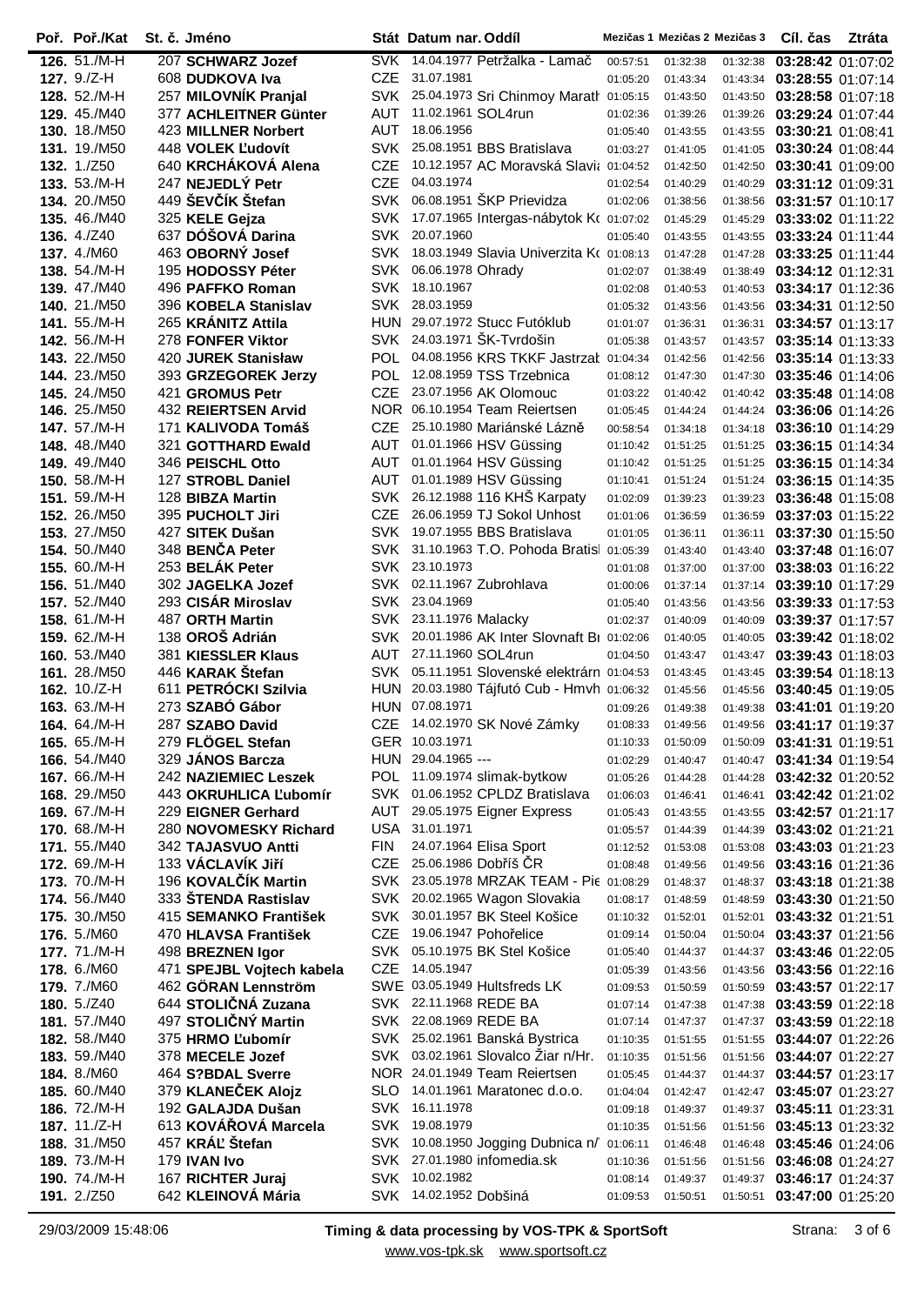| Poř. Poř./Kat       | St. č. Jméno                |            | Stát Datum nar. Oddíl                      |          | Mezičas 1 Mezičas 2 Mezičas 3 |          | Cíl. čas                       | Ztráta |
|---------------------|-----------------------------|------------|--------------------------------------------|----------|-------------------------------|----------|--------------------------------|--------|
| 192. 75./M-H        | 251 HALASZ Rudolf           |            | SVK 16.11.1973                             | 01:10:03 | 01:50:19                      | 01:50:19 | 03:47:12 01:25:31              |        |
| <b>193.</b> 32./M50 | 407 NIZIOŁ Marian           |            | POL 11.11.1957                             | 01:10:32 | 01:51:54                      | 01:51:54 | 03:47:41 01:26:00              |        |
| 194. 76./M-H        | 198 PRACHÁR Marek           | <b>SVK</b> | 23.04.1978                                 | 01:09:36 | 01:51:28                      | 01:51:28 | 03:48:00 01:26:19              |        |
| 195. 77./M-H        | 262 DAROWSKI Dariusz        | POL        | 01.12.1972 TSS Trzebnica                   | 01:13:20 | 01:55:24                      |          | 01:55:24 03:48:15 01:26:34     |        |
| 196. 61./M40        | 345 ŠIMNA Ivan              | SVK        | 24.02.1964 Turista D. Lopašov              | 01:05:41 | 01:46:31                      |          | 01:46:31 03:48:31 01:26:50     |        |
| 197. 62./M40        | 367 TUROŠÁK Martin          | SVK        | 16.04.1962 ordo draconis                   | 01:15:44 | 02:00:14                      | 02:00:14 | 03:49:00 01:27:20              |        |
| 198. 33./M50        | 450 KINCEL Pavol            | SVK        | 26.06.1951 M elektronik Martin             | 01:12:01 | 01:54:23                      | 01:54:23 | 03:49:21 01:27:41              |        |
| 199. 63./M40        | 347 BOROVSKÝ Branislav      | SVK        | 26.11.1963 Bobo family                     | 01:01:15 | 01:41:00                      |          | 01:41:00 03:49:34 01:27:54     |        |
| 200, 78./M-H        | 153 MIŠIAK Michal           | SVK.       | 19.10.1983 Dubnica nad Váhon 01:07:13      |          | 01:47:55                      |          | 01:47:55 03:49:44 01:28:04     |        |
| 201. 79./M-H        | 219 HUBERT Vincent          | <b>FRA</b> | 09.05.1976                                 | 01:10:26 | 01:51:28                      | 01:51:28 | 03:49:50 01:28:09              |        |
| 202. 80./M-H        | 275 AMOROS Frederic         | <b>FRA</b> | 21.06.1971                                 | 01:10:26 | 01:51:28                      | 01:51:28 | 03:49:50 01:28:09              |        |
| 203. 34./M50        | 422 ZEJDA Ivo               | <b>CZE</b> | 23.07.1956 AC Moravská Slavi $\,$ 01:11:28 |          | 01:51:58                      |          | 01:51:58 03:49:55 01:28:14     |        |
| 204, 64./M40        | 358 KINDERIS Gediminas      | <b>LTH</b> | 12.05.1963 "BK ""Kertus"""                 | 01:03:41 | 01:43:58                      |          | 01:43:58 03:49:59 01:28:19     |        |
| 205. 81./M-H        | 151 DROTÁR Martin           | <b>SVK</b> | 07.02.1984                                 | 01:13:32 | 01:56:04                      | 01:56:04 | 03:50:01 01:28:20              |        |
| 206. 9./M60         | 466 BIZOŇ Jiří              | <b>CZE</b> | 11.07.1948 Kardio Hlučín                   | 01:10:40 | 01:52:43                      | 01:52:43 | 03:50:19 01:28:38              |        |
| 207. 65./M40        | 357 LINSBAUER Peter         | AUT        | 26.05.1963 Team Vitesse Ober               | 01:10:42 | 01:51:25                      | 01:51:25 | 03:50:21 01:28:40              |        |
| 208. 82./M-H        | 493 AMOS Michael            | <b>GBR</b> | 06.11.1974                                 | 01:10:02 | 01:50:49                      | 01:50:49 | 03:50:24 01:28:43              |        |
| 209. 66./M40        | 365 ZIEGLER Gerhard         | <b>AUT</b> | 29.09.1962 Weiz                            | 01:09:40 | 01:50:59                      | 01:50:59 | 03:50:45 01:29:05              |        |
| 210. 67./M40        | 303 DIATKA Vladimír         | <b>CZE</b> | 29.09.1967 Ekol Team                       | 01:06:58 | 01:47:03                      | 01:47:03 | 03:51:01 01:29:20              |        |
| 211. 83./M-H        | 410 VAVÁK Michal            | <b>CZE</b> | 02.10.1980 BK Suchdolští chtíč 01:08:40    |          | 01:51:01                      |          | 01:51:01   03:51:02   01:29:22 |        |
| 212. 68./M40        | 340 DUDLÁK Vlado            | <b>SVK</b> | 27.07.1964 Móric Beňovský                  | 01:11:52 | 01:51:59                      |          | 01:51:59 03:51:17 01:29:36     |        |
| 213. 35./M50        | 458 FURÍN Milan             |            | SVK 11.02.1950 BK Steel Košice             | 01:08:16 | 01:48:59                      | 01:48:59 | 03:51:17 01:29:37              |        |
| 214. 69./M40        | 291 KONECNY Jaroslav        | <b>CZE</b> | 29.12.1969 Tri lamy Brno                   | 01:08:36 | 01:49:41                      | 01:49:41 | 03:51:19 01:29:39              |        |
| 215. 84./M-H        | 269 HOSTAŠA Karel           | <b>CZE</b> | 05.10.1971 Přerov                          | 01:10:37 | 01:52:31                      |          | 01:52:31 03:51:28 01:29:48     |        |
| 216, 70./M40        | 322 SCHELM Thomas           | <b>AUT</b> | 11.10.1965                                 | 01:05:44 | 01:46:09                      |          | 01:46:09 03:51:32 01:29:52     |        |
| 217. 71./M40        | 314 ZIRNASK Villu           | <b>EST</b> | 05.08.1966 Stamina                         | 01:04:37 | 01:43:08                      | 01:43:08 | 03:52:05 01:30:25              |        |
| 218. 85./M-H        | 150 KUBÁK Matúš             | <b>SVK</b> | 16.02.1984                                 | 01:12:27 | 01:55:44                      |          | 01:55:44 03:52:20 01:30:39     |        |
| 219. 36./M50        | 453 ČURLEJ Jozef            | <b>SVK</b> | 16.03.1951 BK 05 Furča Košice 01:10:21     |          | 01:51:56                      |          | 01:51:56 03:52:44 01:31:04     |        |
| 220. 3./Z50         | 639 BERNÍKOVÁ Eva           | <b>SVK</b> | 05.02.1959 ŠKP Sp. Nová Ves                | 01:11:17 | 01:53:58                      |          | 01:53:58 03:53:07 01:31:27     |        |
| 221. 37./M50        | 390 EIGNER Leopold          | AUT        | 30.12.1959 Eigner Express                  | 01:12:29 | 01:55:10                      | 01:55:10 | 03:53:33 01:31:53              |        |
| 222. 12./Z-H        | 625 HATALOVÁ Eva            | SVK.       | 19.08.1972 E.L. Spišská Nová '             | 01:13:04 | 01:54:47                      | 01:54:47 | 03:53:47 01:32:06              |        |
| 223. 86./M-H        | <b>147 PAVKOVCEK Fedor</b>  | SVK.       | 20.07.1984 Jamník                          | 01:12:59 | 01:55:54                      | 01:55:54 | 03:54:24 01:32:44              |        |
| 224, 72./M40        | 334 BEKLEMDZIEV Ivo         | <b>SVK</b> | 19.01.1965                                 | 01:10:13 | 01:51:57                      |          | 01:51:57 03:54:25 01:32:45     |        |
| 225. 13./Z-H        | 646 KRČKOVÁ Šárka           |            | GER 01.01.1988 LIGA 100 Olomouc 01:13:39   |          | 01:56:26                      | 01:56:26 | 03:54:33 01:32:52              |        |
| 226. 87./M-H        | <b>125 CLEMENTIS Michal</b> | SVK.       | 11.12.1989 Slovensky veslarsky 01:11:53    |          | 01:51:59                      | 01:51:59 | 03:54:34 01:32:54              |        |
| 227. 88./M-H        | 243 GEREC Jaroslav          | <b>CZE</b> | 11.07.1974 SKP Přerov                      | 01:12:16 | 01:54:58                      | 01:54:58 | 03:54:58 01:33:17              |        |
| 228. 73./M40        | 374 VALACH Peter            | <b>SVK</b> | 06.03.1961 Zvolen                          | 01:19:12 | 02:06:00                      | 02:06:00 | 03:55:06 01:33:25              |        |
| 229. 38./M50        | 400 BARUS Vlado             | SVK        | 06.11.1958 Slovenská rozprávk 01:13:13     |          | 01:55:52                      |          | 01:55:52 03:55:09 01:33:29     |        |
| 230. 10./M60        | 479 MIHÁLY Molnár           |            | HUN 03.04.1944 Napraforgó Futóklu 01:14:35 |          | 01:59:04                      |          | 01:59:04 03:55:20 01:33:40     |        |
| 231.74./M40         | 315 JURIS Andrej            |            | SVK 16.07.1966                             | 01:13:17 | 01:56:07                      |          | 01:56:07 03:55:28 01:33:47     |        |
| 232. 89./M-H        | 240 BARTIK Ivan             | SVK        | 05.11.1974 Volkswagen                      | 01:14:46 | 01:57:01                      |          | 01:57:01 03:55:29 01:33:48     |        |
| 233. 14./Z-H        | 626 HAUSER Iris             |            | AUT 21.11.1971                             | 01:13:20 | 01:56:30                      |          | 01:56:30 03:55:39 01:33:59     |        |
| 234. 39./M50        | 452 VALACH Peter            |            | SVK 24.05.1951 Tesla Bratislava            | 01:13:25 | 01:56:24                      |          | 01:56:24 03:55:56 01:34:16     |        |
| 235. 40./M50        | 404 HOMOLA Michal           |            | SVK 12.04.1958 Trnavá Hora                 | 01:13:57 | 01:57:20                      |          | 01:57:20 03:55:59 01:34:18     |        |
| 236. 11./M60        | 478 HARKOLA Hannu           | <b>FIN</b> | 21.09.1944                                 | 01:13:40 | 01:56:39                      |          | 01:56:39 03:56:15 01:34:35     |        |
| 237. 90./M-H        | 223 ZIMONYI Attila          |            | HUN 10.12.1975                             | 01:11:51 | 01:54:30                      |          | 01:54:30 03:56:16 01:34:35     |        |
| 238. 91./M-H        | 250 VŠETULA Petr            |            | CZE 08.12.1973 Kardio Hlučín               | 01:11:02 | 01:52:45                      |          | 01:52:45 03:56:23 01:34:42     |        |
| 239. 41./M50        | 402 KAVALIAUSKAS Almiras    | LTH.       | 27.09.1958 "BK ""Kertus"""                 | 00:58:36 | 01:33:59                      |          | 01:33:59 03:56:24 01:34:43     |        |
| 240, 75./M40        | 368 HAMADA Marián           |            | SVK 29.12.1961 Veľké Uherce                | 01:10:35 | 01:51:57                      |          | 01:51:57 03:56:30 01:34:50     |        |
| 241. 42./M50        | 426 JACKO Andrej            |            | SVK 12.12.1955 Nové Zámky                  | 01:13:39 | 01:56:49                      |          | 01:56:49 03:56:32 01:34:52     |        |
| 242. 15./Z-H        | 627 GLESKOVÁ Silvia         |            | SVK 12.05.1970 Bratislava                  | 01:12:20 | 01:54:24                      |          | 01:54:24 03:56:36 01:34:55     |        |
| 243. 43./M50        | 417 KOVAC Gabriel           |            | SVK 27.12.1956 TIGA Levice                 | 01:10:05 | 01:50:59                      |          | 01:50:59 03:56:36 01:34:56     |        |
| 244. 12./M60        | 477 GOMBÁR Anton            |            | SVK 16.11.1944 BS L'G Zvolen               | 01:12:21 | 01:56:20                      |          | 01:56:20 03:56:38 01:34:58     |        |
| 245. 76./M40        | 305 STRAKA Mário            |            | SVK 21.04.1967                             | 01:08:19 | 01:49:45                      |          | 01:49:45 03:56:39 01:34:58     |        |
| <b>246.</b> 13./M60 | 469 SLANÝ Jozef             |            | SVK 28.09.1947                             | 01:11:30 | 01:55:40                      |          | 01:55:40 03:56:49 01:35:09     |        |
| 247. 14./M60        | 483 WINKLEY Don             |            | USA 09.04.1938 Corpus Christi Road         | 01:14:24 | 01:57:05                      |          | 01:57:05 03:56:52 01:35:11     |        |
| 248, 44./M50        | 406 KRIŠKO Miroslav         |            | SVK 11.12.1957 42195.sk                    | 01:13:39 | 01:56:51                      |          | 01:56:51 03:56:54 01:35:13     |        |
| 249, 77./M40        | 362 STEPANAY Jozef          |            | SVK 30.01.1963 neregistrovaný              | 01:13:14 | 01:56:48                      |          | 01:56:48 03:57:00 01:35:19     |        |
| <b>250.</b> 6./Z40  | 633 BENČOVÁ Andrea          |            | SVK 18.12.1965 T.O. Pohoda Bratis 01:13:38 |          | 01:56:49                      |          | 01:56:49 03:57:00 01:35:20     |        |
| 251. 78./M40        | 332 SIPŐCZ Gábor            |            | HUN 11.03.1965                             | 01:13:38 | 01:56:50                      |          | 01:56:50 03:57:15 01:35:35     |        |
| 252. 92./M-H        | 494 WOJCIK Piotr            |            | POL 29.08.1974 TSS Trzebnica               | 01:16:29 | 01:59:22                      |          | 01:59:22 03:57:32 01:35:52     |        |
| <b>253.</b> 45./M50 | 424 BEZÁK Jozef             |            | SVK 07.02.1956 ELUN Bánovce nad            | 01:10:39 | 01:52:00                      |          | 01:52:00 03:57:38 01:35:58     |        |
| <b>254.</b> 4./Z50  | 643 SEIDLOVA Eva            |            | SVK 19.05.1948 AK TImače                   | 01:13:37 | 01:56:48                      |          | 01:56:48 03:57:39 01:35:58     |        |
| 255, 79./M40        | 370 VAGO Milan              |            | SVK 10.11.1961 STU Trnava                  | 01:13:37 | 01:56:48                      |          | 01:56:48 03:57:39 01:35:59     |        |
| 256. 80./M40        | 306 LEŠKO František         | SVK        | 16.02.1967 Polícia - KR PZ Pre 01:04:44    |          | 01:44:02                      |          | 01:44:02 03:57:40 01:35:59     |        |
| 257. 93./M-H        | 210 WILLCOX Ted             |            | AUT 17.01.1977 Rovers                      | 01:11:01 | 01:52:24                      |          | 01:52:24 03:58:28 01:36:47     |        |

Ĭ.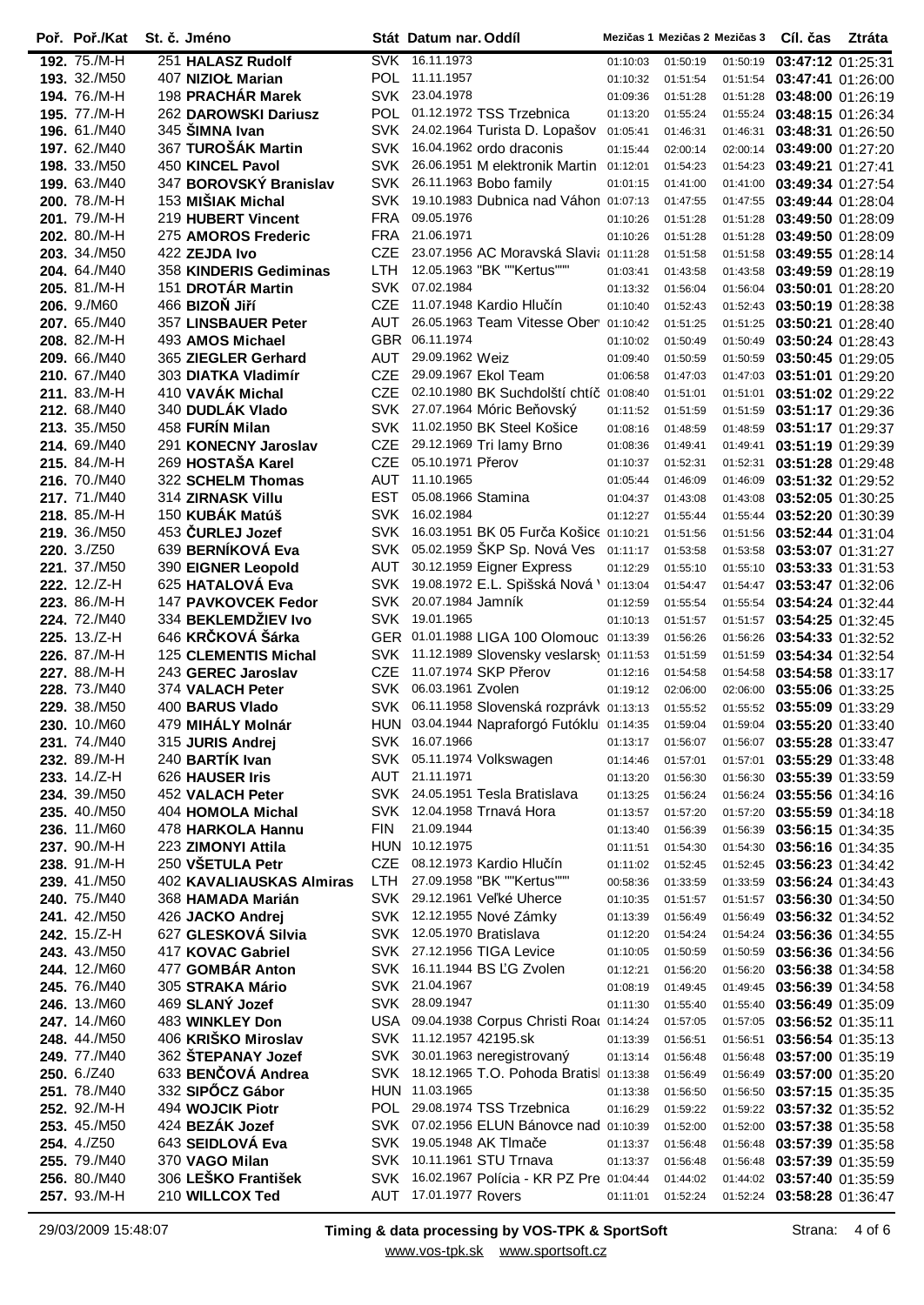| Poř. Poř./Kat                  | St. č. Jméno                                                        |            | Stát Datum nar. Oddíl                   |                                               |                      | Mezičas 1 Mezičas 2 Mezičas 3 |                      | Cíl. čas                                                 | Ztráta |
|--------------------------------|---------------------------------------------------------------------|------------|-----------------------------------------|-----------------------------------------------|----------------------|-------------------------------|----------------------|----------------------------------------------------------|--------|
| 258. 94./M-H                   | 209 SEARS Gareth                                                    |            | GBR 19.01.1977 Rovers                   |                                               | 01:11:01             | 01:52:24                      | 01:52:24             | 03:58:28 01:36:47                                        |        |
| 259. 7./Z40                    | 631 ŠRÁMKOVÁ Štefánia                                               |            | CZE 30.03.1968 SOLEN                    |                                               | 01:11:35             | 01:54:03                      |                      | 01:54:03 03:59:18 01:37:38                               |        |
| 260. 81./M40                   | 299 SZARKA Zoltán                                                   |            | HUN 22.04.1968                          |                                               | 01:11:56             | 01:52:37                      |                      | 01:52:37 03:59:37 01:37:56                               |        |
| 261. 95./M-H                   | 268 HERMANNS Marcel                                                 |            | NED 11.10.1971                          |                                               | 01:15:21             | 01:58:24                      | 01:58:24             | 03:59:41 01:38:01                                        |        |
| 262. 96./M-H                   | 208 SMITH Wayne                                                     |            |                                         | GBR 27.03.1977 Serpentine Running 01:10:34    |                      | 01:51:56                      | 01:51:56             | 04:00:18 01:38:37                                        |        |
| 263. 97./M-H                   | 217 ORFÁNUS Tomáš                                                   |            |                                         | SVK 16.07.1976 Železná studnička              | 01:10:30             | 01:52:00                      | 01:52:00             | 04:00:29 01:38:49                                        |        |
| 264. 16./Z-H                   | 606 HURVINEK Kristyna kabelo CZE                                    |            | 10.11.1981                              |                                               | 01:13:10             | 01:56:09                      | 01:56:09             | 04:01:26 01:39:46                                        |        |
| 265. 17./Z-H                   | 621 ORAVECZ Orsolya                                                 |            | HUN 21.04.1974                          |                                               | 01:16:09             | 01:59:30                      | 01:59:30             | 04:01:34 01:39:54                                        |        |
| 266. 46./M50                   | 442 LUX Jakob<br>331 ČAJKOVIČ Milan                                 |            | SVK 12.03.1965 Trnava                   | GER 13.09.1952 SKV Eglosheim                  | 01:10:27             | 01:51:58                      | 01:51:58             | 04:01:36 01:39:56                                        |        |
| 267. 82./M40<br>268. 98./M-H   | 260 POLEDNE Martin                                                  | CZE        | 24.03.1973                              |                                               | 01:06:39<br>01:10:37 | 01:47:56<br>01:51:58          | 01:47:56<br>01:51:58 | 04:02:00 01:40:20                                        |        |
| 269. 15./M60                   | 474 VATRAL' Juraj                                                   |            | SVK 27.06.1946                          |                                               | 01:11:38             | 01:53:57                      | 01:53:57             | 04:02:16 01:40:36<br>04:03:16 01:41:35                   |        |
| 270. 99./M-H                   | 175 BLAMAUER Christoph                                              | AUT        | 24.07.1980                              |                                               | 01:05:43             | 01:46:16                      | 01:46:16             | 04:03:30 01:41:50                                        |        |
| 271. 100./M-H                  | 197 KALUŽA Radoslav                                                 |            | SVK 11.05.1978 -                        |                                               | 01:13:03             | 01:53:31                      | 01:53:31             | 04:03:55 01:42:15                                        |        |
| 272. 101./M-H                  | 259 PINTÉR Andrej                                                   |            | SVK 31.03.1973                          |                                               | 01:19:15             | 02:05:22                      |                      | 02:05:22  04:04:24  01:42:44                             |        |
| 273. 102./M-H                  | 232 STANKO Peter                                                    | SVK        |                                         | 26.04.1975 Klub mladých farma 01:10:59        |                      | 01:53:17                      |                      | 01:53:17 04:04:51 01:43:11                               |        |
| 274. 83./M40                   | 351 DORFSTAETTER Michael                                            | AUT        |                                         | 05.10.1963 Austrian Youth Red 01:05:48        |                      | 01:45:46                      | 01:45:46             | 04:04:51 01:43:11                                        |        |
| 275. 16./M60                   | 492 PAVUK Peter                                                     |            |                                         | SVK 01.12.1949 Spider team Levice 01:13:28    |                      | 01:56:19                      | 01:56:19             | 04:04:51 01:43:11                                        |        |
| 276. 103./M-H                  | 199 MOZOLÍK Ľudovít                                                 |            | SVK 08.03.1978                          |                                               | 01:14:50             | 01:59:35                      | 01:59:35             | 04:06:06 01:44:25                                        |        |
| 277.47./M50                    | 439 TUMA Frantisek                                                  | AUT        |                                         | 13.06.1953 MK Kladno                          | 01:16:10             | 02:02:28                      | 02:02:28             | 04:06:57 01:45:16                                        |        |
| 278, 104./M-H                  | 252 POLÁK Peter                                                     |            | SVK 07.11.1973                          |                                               | 01:13:15             | 01:56:21                      | 01:56:21             | 04:07:11 01:45:31                                        |        |
| 279. 105./M-H                  | 266 KOVAČIČ Slavko                                                  |            |                                         | SVK 20.06.1972 amateri sk                     | 01:10:36             | 01:51:58                      | 01:51:58             | 04:07:57 01:46:17                                        |        |
| 280. 106./M-H                  | 224 TOURT Daniel                                                    |            | SVK 14.10.1975                          |                                               | 01:16:19             | 02:00:36                      | 02:00:36             | 04:08:04 01:46:23                                        |        |
| 281.48./M50                    | 428 MALEJČÍK Jezof                                                  | SVK        |                                         | 20.03.1955 Jenkovce                           | 01:08:43             | 01:52:24                      | 01:52:24             | 04:08:17 01:46:36                                        |        |
| 282, 49./M50                   | 397 BIL Jaroslav                                                    |            |                                         | CZE 17.02.1959 VA Vyškov                      | 01:09:56             | 01:54:26                      | 01:54:26             | 04:08:19 01:46:38                                        |        |
| 283, 107./M-H                  | 254 ČIŽMÁRIK Martin                                                 |            |                                         | SVK 12.10.1973 BADUCCI                        | 01:08:47             | 01:49:55                      |                      | 01:49:55 04:08:25 01:46:45                               |        |
| 284. 8./Z40<br>285, 108./M-H   | 630 WOHLRABOVA Jitka                                                | <b>CZE</b> | SVK 08.11.1974 Nitra                    | 19.09.1969 Traged Team                        | 01:16:51             | 02:02:19                      | 02:02:19             | 04:08:35 01:46:54                                        |        |
| 286, 17./M60                   | 490 GÁL Ondrej<br>475 SMOLÁR Július                                 |            |                                         | SVK 13.02.1946 MK Tatran Sp. Novi 01:13:29    | 01:08:29             | 01:49:29<br>01:56:50          | 01:49:29<br>01:56:50 | 04:08:40 01:46:59<br>04:08:41 01:47:00                   |        |
| 287. 9./Z40                    | 632 KONECNI Snezana                                                 | AUT        |                                         | 20.12.1965 VIC Runners                        | 01:16:00             | 02:00:57                      |                      | 02:00:57 04:09:08 01:47:27                               |        |
| 288, 109./M-H                  | 143 KRČULA Michal                                                   |            |                                         | SVK 04.04.1985 Bratislava - Petržall 01:05:52 |                      | 01:48:51                      | 01:48:51             | 04:09:19 01:47:39                                        |        |
| 289. 18./M60                   | 473 LOFFAJ Stanislav                                                |            | SVK 20.03.1947 Krivá                    |                                               | 01:08:06             | 01:50:21                      | 01:50:21             | 04:09:43 01:48:03                                        |        |
| 290. 50./M50                   | 455 SCHEIB Karl                                                     |            |                                         | GER 23.11.1950 Lt Hemsbach                    | 01:18:46             | 02:05:13                      |                      | 02:05:13 04:10:51 01:49:10                               |        |
| 291. 110./M-H                  | 244 PIZIEWICZ Dominik                                               |            |                                         | POL 29.06.1974 TSS Trzebnica                  | 01:13:21             | 01:56:20                      | 01:56:20             | 04:11:45 01:50:04                                        |        |
| 292. 51./M50                   | 454 HLÁVKA Jozef                                                    |            | SVK 06.03.1951 Ilava                    |                                               | 01:15:00             | 01:59:59                      | 01:59:59             | 04:11:48 01:50:08                                        |        |
| 293. 111./M-H                  | 274 BOCSIK Robert                                                   |            | SVK 17.07.1971                          |                                               | 01:05:15             | 01:47:22                      |                      | 01:47:22 04:13:21 01:51:41                               |        |
| 294. 112./M-H                  | 187 HELEŠIC Vladimír                                                | <b>CZE</b> | 30.03.1979                              |                                               | 01:14:50             | 01:59:35                      | 01:59:35             | 04:14:43 01:53:02                                        |        |
| 295, 52./M50                   | 444 BROZEK Friedrich                                                |            |                                         | AUT 23.04.1952 Henkel X-Dream                 | 01:18:22             | 02:05:17                      |                      | 02:05:17 04:15:45 01:54:04                               |        |
| 296. 113./M-H                  | 164 SABLICA Alojz                                                   |            | SVK 08.08.1982                          |                                               | 01:22:18             | 02:10:12                      |                      | 02:10:12 04:16:04 01:54:24                               |        |
| 297. 114./M-H                  | 221 KOROTVIČKA Pavel                                                |            |                                         | SVK 29.03.1976 BK Steel Košice                | 01:05:40             | 01:47:49                      |                      | 01:47:49 04:16:10 01:54:30                               |        |
| 298. 19./M60                   | 467 SIMON Alexander                                                 |            | SVK 17.11.1947 DS Žilina                |                                               | 01:08:53             | 01:51:52                      |                      | 01:51:52 04:16:48 01:55:07                               |        |
| 299. 84./M40                   | 359 MAJOR Laszlo                                                    |            | HUN 25.04.1963                          |                                               | 01:15:45             | 02:00:32                      |                      | 02:00:32 04:17:16 01:55:35                               |        |
| 300. 85./M40                   | 335 ORZECHOWSKI Pawel                                               |            | SVK 08.01.1984                          | POL 14.01.1965 TSS Trzebnica                  | 01:16:28             | 02:01:55                      |                      | 02:01:55 04:17:58 01:56:18                               |        |
| 301. 115./M-H<br>302. 116./M-H | 152 OSVALD Anton<br>495 NAGY Miklós                                 |            |                                         | HUN 01.01.1980 Aktivitás Se                   | 01:19:15<br>01:13:39 | 02:06:43<br>01:56:49          |                      | 02:06:43 04:18:03 01:56:22<br>01:56:49 04:18:06 01:56:25 |        |
| 303. 117./M-H                  | 489 LAKATA Peter                                                    |            | SVK 17.07.1981 Bratislava               |                                               | 03:18:58             | 01:56:48                      |                      | 01:56:48 04:19:22 01:57:42                               |        |
| <b>304.</b> 118./M-H           | 166 HUDAK Rodimir                                                   |            | SVK 20.06.1982 Lenovo                   |                                               | 01:13:12             | 01:57:45                      |                      | 01:57:45 04:19:52 01:58:12                               |        |
| 305. 119./M-H                  | 211 KAŇOVSKÝ Petr                                                   |            | CZE 28.12.1976                          |                                               | 01:14:03             | 01:57:03                      |                      | 01:57:03 04:20:04 01:58:24                               |        |
| <b>306.</b> 5./Z50             | 638 ERNESTINE Marx-neuhold AUT 08.05.1959 MT Hausmannstädt 01:15:55 |            |                                         |                                               |                      | 02:01:54                      |                      | 02:01:54 04:22:53 02:01:12                               |        |
| 307. 120./M-H                  | 185 GYIMÓTHY Tamás                                                  |            |                                         | HUN 14.06.1979 Strucc Futóklub                | 01:17:04             | 02:02:28                      |                      | 02:02:28 04:22:53 02:01:13                               |        |
| 308. 121./M-H                  | 124 BAŽALÍK Michal                                                  |            |                                         | SVK 20.07.1990 ordo draconis                  | 01:15:43             | 02:00:13                      |                      | 02:00:13 04:23:05 02:01:24                               |        |
| 309. 18./Z-H                   | 609 GREEN Zia                                                       |            | GBR 19.07.1980                          |                                               | 01:13:38             | 01:56:50                      |                      | 01:56:50 04:23:07 02:01:27                               |        |
| 310. 53./M50                   | 431 SCHWABE Wolfgang                                                |            |                                         | GER 23.11.1954 100 Marathonclub               | 01:17:56             | 02:04:57                      |                      | 02:04:57 04:24:09 02:02:28                               |        |
| 311. 86./M40                   | 343 BOHUNICKÝ Ján                                                   |            |                                         | SVK 07.06.1964 Dolná Krupá                    | 01:11:12             | 01:54:26                      |                      | 01:54:26 04:24:56 02:03:16                               |        |
| 312. 87./M40                   | 309 WOLSKI Pawel                                                    |            |                                         | POL 02.02.1967 TSS Trzebnica                  | 01:16:28             | 02:01:55                      |                      | 02:01:55 04:26:57 02:05:16                               |        |
| 313. 122./M-H                  | 122 LAJČÁK Matúš                                                    |            |                                         | SVK 18.02.1991 ordo draconis                  | 01:15:43             | 02:00:14                      |                      | 02:00:14 04:27:41 02:06:00                               |        |
| 314. 123./M-H                  | 163 KAIPL Harald                                                    |            | AUT 18.08.1982 Andau                    |                                               | 01:15:36             | 02:02:55                      |                      | 02:02:55 04:27:41 02:06:01                               |        |
| 315. 124./M-H                  | 272 DOMINKA Peter                                                   |            |                                         | SVK 11.08.1971 MARTINSKÁ TEPL. 01:12:36       |                      | 02:00:39                      |                      | 02:00:39 04:27:41 02:06:01                               |        |
| 316. 20./M60                   | 482 KOKTA Bohuslav<br>249 LOBODÁŠ Martin                            |            | CZE 15.04.1940 MILPAT<br>SVK 23.12.1973 |                                               | 01:19:47             | 02:06:42                      |                      | 02:06:42 04:28:07 02:06:26<br>02:05:25 04:28:43 02:07:03 |        |
| 317. 125./M-H<br>318. 126./M-H | 220 GAŽÁK Martin                                                    |            | SVK 07.05.1976                          |                                               | 01:19:16<br>01:14:01 | 02:05:25<br>01:59:34          |                      | 01:59:34 04:29:19 02:07:39                               |        |
| 319. 127./M-H                  | 193 LIPTAJ Ján                                                      |            | SVK 16.09.1978                          |                                               | 01:21:00             | 02:10:19                      |                      | 02:10:19 04:30:15 02:08:35                               |        |
| 320. 54./M50                   | 451 ROVNÝ Alexander                                                 |            | SVK 28.05.1951 Bratislava               |                                               | 01:14:20             | 01:58:59                      |                      | 01:58:59 04:32:01 02:10:20                               |        |
| 321. 128./M-H                  | 155 STESKÁL Lukáš                                                   |            | SVK 17.05.1983                          |                                               | 01:25:54             | 02:14:28                      |                      | 02:14:28 04:32:55 02:11:14                               |        |
| 322. 88./M40                   | 338 FOTTA Rastislav                                                 |            | SVK 05.10.1964                          |                                               | 01:17:59             | 02:03:08                      |                      | 02:03:08 04:33:17 02:11:37                               |        |
| 323. 21./M60                   | 476 CSÁSZÁR Vojtech                                                 |            |                                         | SVK 31.12.1944 Šaľa klub dôchodcc 01:10:15    |                      | 01:54:43                      |                      | 01:54:43 04:33:43 02:12:02                               |        |
|                                |                                                                     |            |                                         |                                               |                      |                               |                      |                                                          |        |